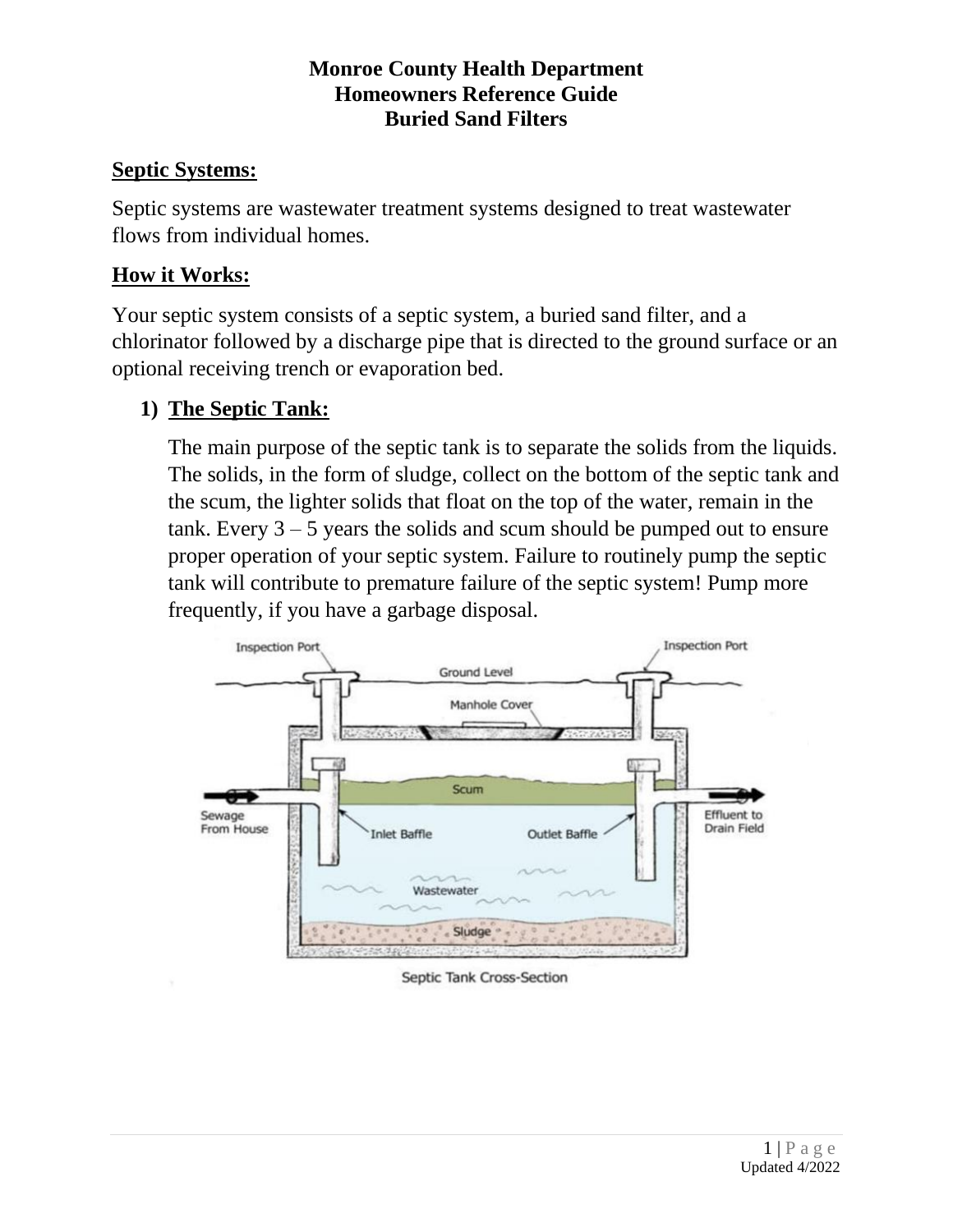### **Monroe County Health Department Homeowners Reference Guide Buried Sand Filters**

# **2) The Buried Sand Filter:**

The wastewater is then directed to the second component of your septic system, the buried sand filter. This type of septic system is utilized where topography or slowly draining soils will not allow the use of a typical seepage field. The sand filter is a buried (single pass) sand bed with layers of gravel on top and bottom of the (wastewater) through the sand filter enables the effluent to receive a combination of biochemical decomposition and physical filtration.



<sup>1</sup> Separation materials to support the backfill: straw, newspaper, untreated building paper, geotextile fabric or other permeable or biodegradable material.

2 Course Gravel or Stone: 3/4" to 2 1/2" diameter.<br><sup>3</sup> Sand Filter Media: The sand shall have an effective size of 0.5 to 2.0 millimeters and a uniformity coefficient of less then 3.5.

<sup>4</sup> Pea Gravel: 1/8" to 3/8"diamter.

## **3) The Chlorinator:**

The filtered effluent is then directed to a chlorine feeding unit and a chorinator. Pathogenic bacteria are present in the sand filter effluent, therefore, it is important that chlorine disinfectant (chlorine tablets) be continually provided to ensure adequate disinfection of the discharged effluent. This wastewater may then be dischargedto the ground surface, provided it maintains the required wastewater parameters and does not cause a ponding or nuisance problem. Otherwise, the effluent may be directed to an evaporation bed, receiving trenches or another type of approved effluent reduction.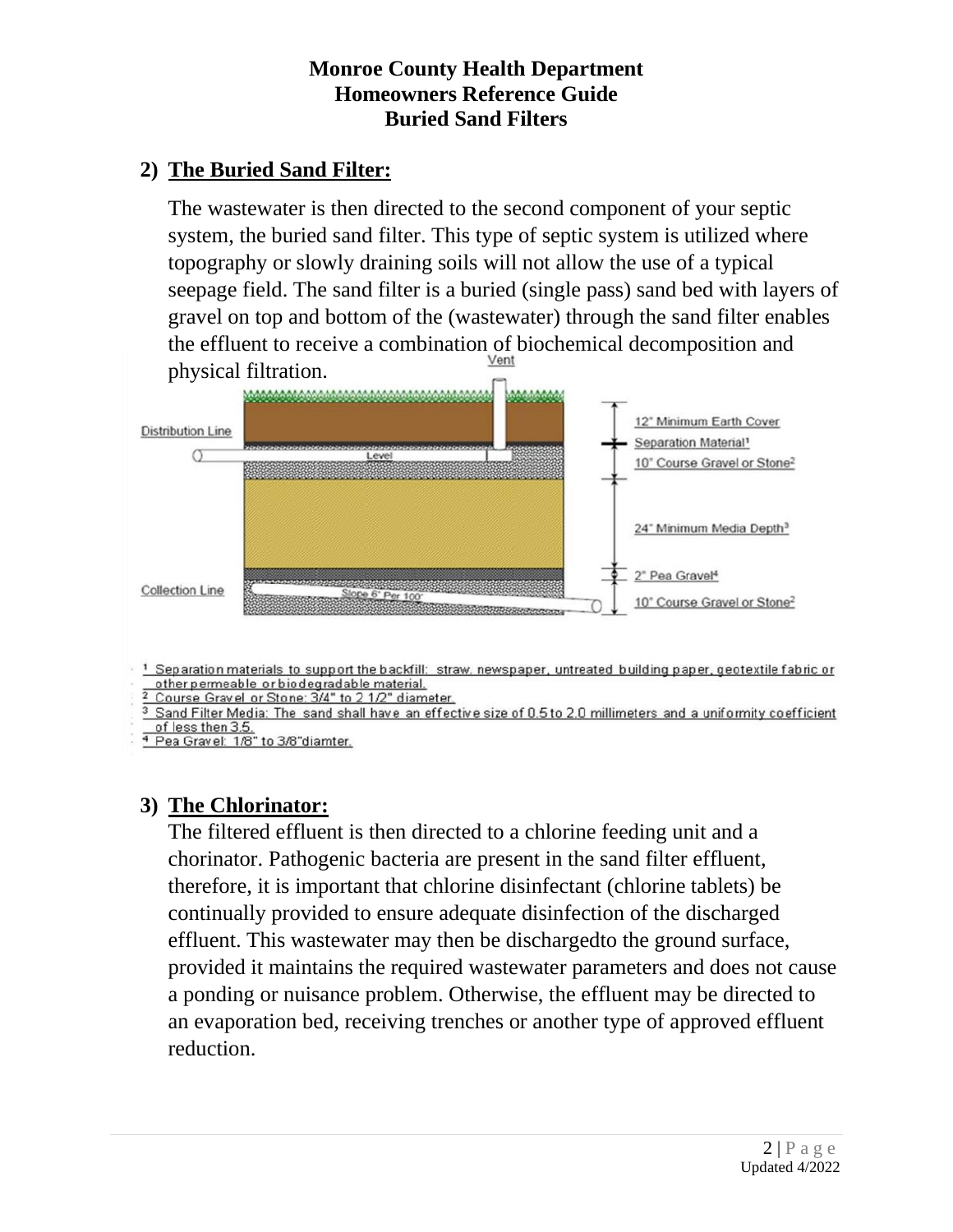

#### **Septic System Failure:**

A septic system fails over time because suspended solids are carried out of the septic tank with the effluent. These small particles plus up the spaces between the filtering media (soil) and cause eruption to the ground surface. Failure to routinely pump the septic tank will contribute to this! Therefore, it is very important to properly maintain and pump the septic system to ensure the septic system lasts the usual 15 to 20 years.

### **Tips to Avoid Trouble:**

- Pump the septic tank every 3-5 years to prevent problems. Note: Pump tank annually if system has a garbage disposal.
- Avoid additives, unless recommended by a licensed pumper or contractor.
- Learn about the type of system you have and the location of the septic system.
- Divert roof drains and surface water away from the septic system. Keep sump pumps and foot drains away from the septic system as well.
- DO NOT use excessive quantities of bleach, disinfectants, drain, or toilet bowl cleaners.
- DO NOT make repairs or allow repairs to your septic system without obtaining the required permit from the Monroe County Health Department. Contact the Monroe County Health Department for a list of licensed septic system contractors and pumpers.